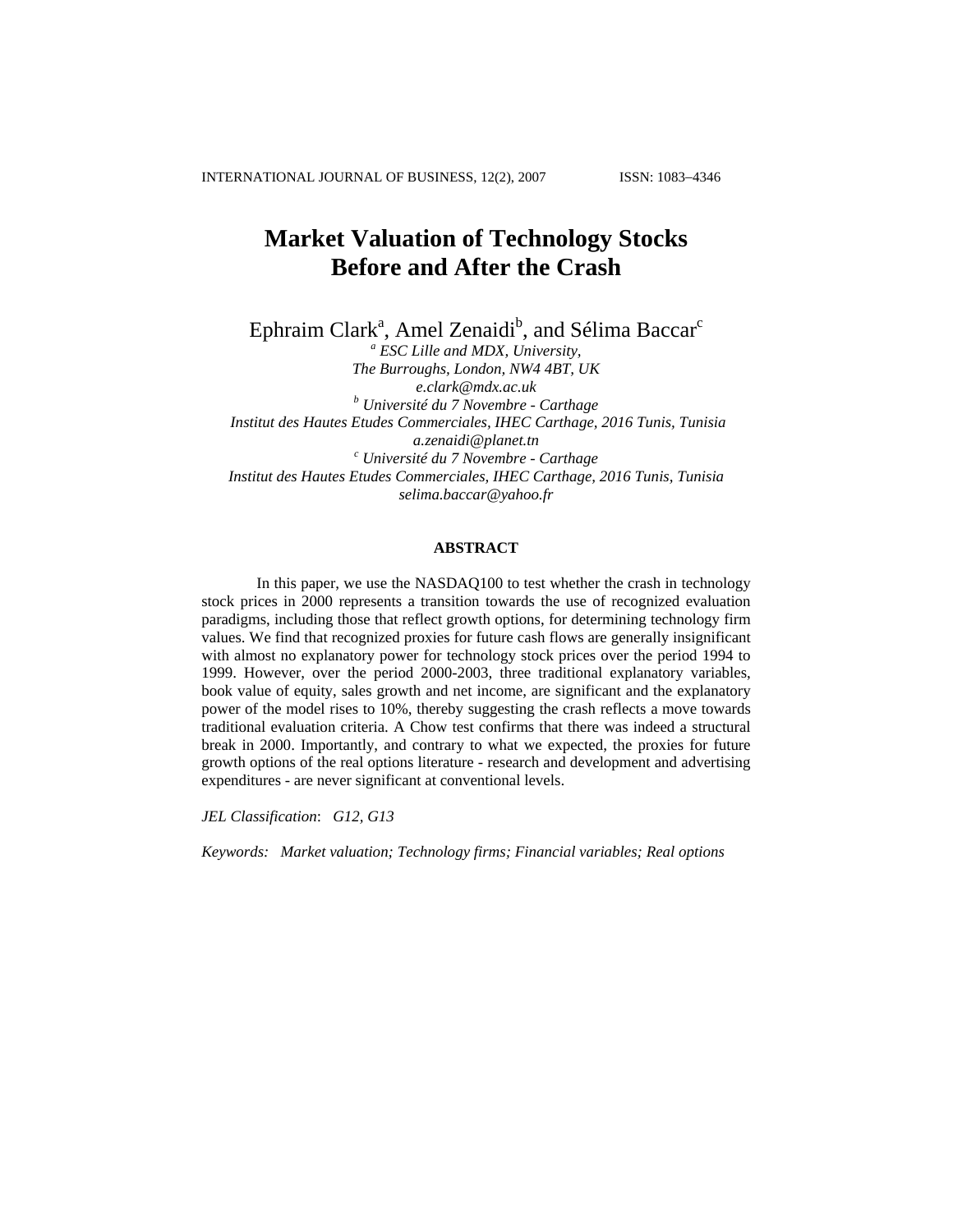#### **I. INTRODUCTION**

The explosion of technology stock prices in the latter half of the 1990s above and beyond the levels suggested by traditional evaluation techniques led analysts to question the relevance of traditional evaluation techniques for evaluating technology stocks<sup>1</sup>. According to some, the high market valuations commanded by technology stocks were the result of collective irrationality on the part of investors, and were not indicative of the underlying value of these  $firms<sup>2</sup>$ . According to others, using arguments based on real options pricing theory, these valuations were reasonable and the high prices were nothing more than recognition of the large growth potential of these firms<sup>3</sup>.

The stock market crash of 2000 and the devastation it wreaked on the technology sector seem to have settled the issue with respect to the overvaluation. In this paper we build on the growing literature that shows that the technology stock prices of the late 1990s cannot be explained within the context of recognized evaluation criteria, including those that reflect growth options, which is evidence for the argument of new or as yet unknown evaluation criteria and/or of collective investor irrationality. We then ask whether the stock market crash was a simple price correction within the prevailing technology pricing paradigm of the late 1990s or whether it represents a fundamental change towards more conventional criteria in how technology stocks are evaluated by the market. The question is important. A simple price correction would suggest that technology stock prices are still being driven by collective irrationality at the worst or by forces that are completely unknown or at least imperfectly understood at best. A fundamental change towards more conventional criteria, including real options criteria, in how technology stocks are evaluated would suggest that the financial community is coming to grips with the technology sector and the challenges it holds for financial analysis.

To answer this question, we present a model of firm valuation that includes the recognized explanatory variables as well as proxy variables for growth options, which we apply to the stock prices of firms appearing on the NASDAQ100 index over the period 1994 to the end of 2003. The NASDAQ100 represents the 100 largest U.S. technology firms in terms of market capitalization. We find that conventional proxies for future cash flows included in the model are generally insignificant with almost no explanatory power over the period 1994 to 1999. However, over the period 2000-2003, three conventional explanatory variables, book value of equity, sales growth and net income, are significant and the explanatory power of the model rises to 10%, thereby suggesting a move toward traditional evaluation criteria. Importantly, and contrary to what we expected, the proxies for future growth options, research and development and advertising expenditures, are never significant at conventional levels. A Chow test confirms that there was indeed a structural break in 2000. This paper makes two contributions to the literature. First, we provide evidence that the crash of 2000 represents a fundamental change in the evaluation of technology firms towards criteria based on traditional financial analysis and, second, that the value of real growth options reflected in our proxy variables are not priced independently.

The rest of the paper is organized as follows. Section 2 outlines the model and describes the data. Section 3 reports the empirical results and section 4 concludes.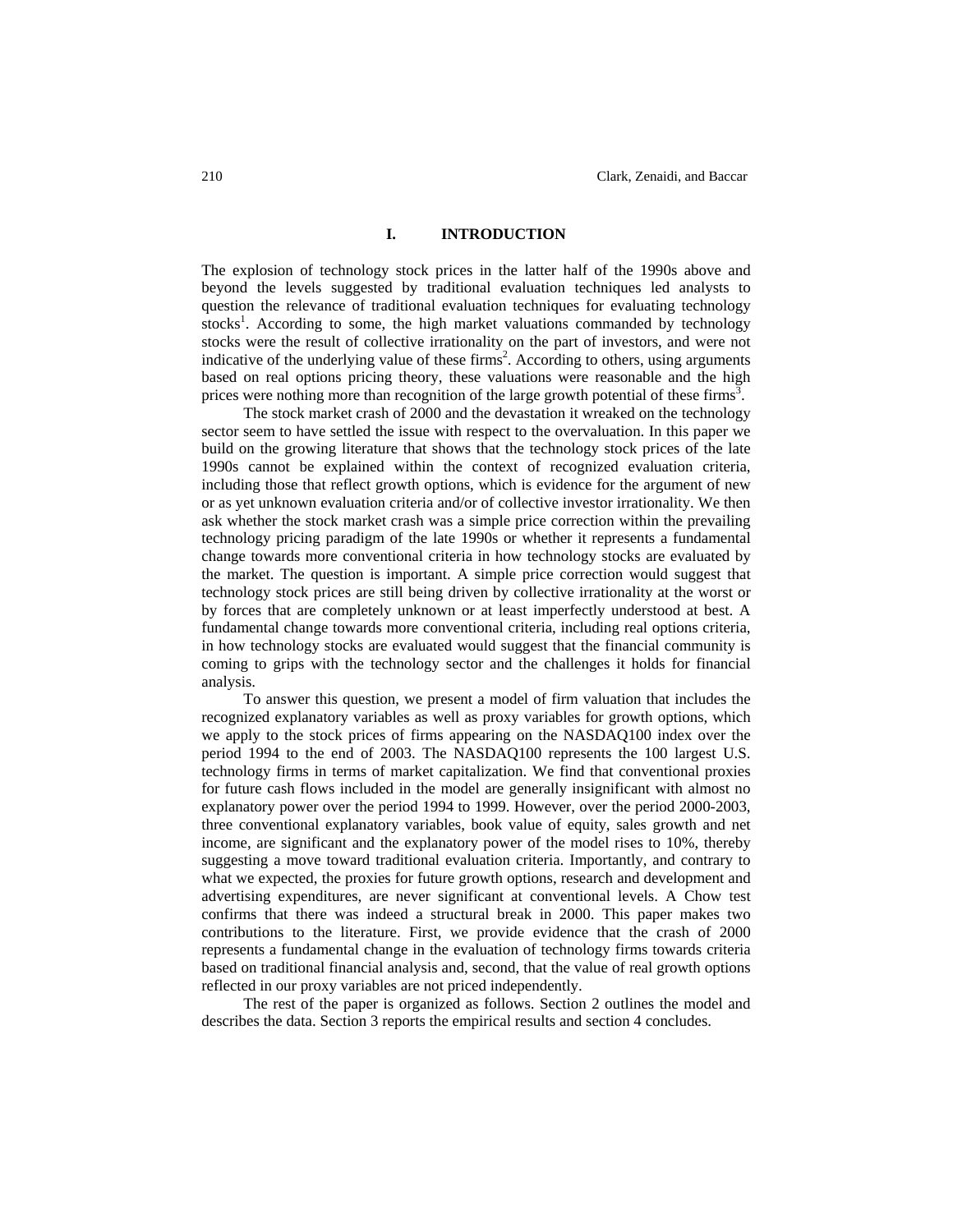## **II. MODEL AND DATA**

#### **A. The Model**

A large empirical literature has documented the ability of financial variables such as cash flows, income, book value and other balance sheet items to explain equity values (e.g. Collins et al. (1997), Dechow et al. (1999), Barth et al. (1998), Frankel and Lee  $(1998)$ , and Lee et al.  $(1999)$ <sup>4</sup>. However, where technology stocks are concerned, the traditional relations between financial variables and equity values have been called into question. It seems that the nature of technology firms with losses one period after another, high growth, high expenses for intangible investments, etc., makes it especially complicated to apply traditional firm valuation methods. In this section, we test whether or not this is true. To determine the variables in our model, we build on Collins et al. (1997), Brown et al. (1999), Francis and Schipper (1999), and Core et al. (2001) that examine the value relevance of recognized variables, including those suggested by the real options literature.

Consistent with this empirical research, we model the market value of equity as a function of the book value of equity, current earnings and proxies for expected earnings growth. For current earnings we use net income before extraordinary items. Following Collins et al. (1997) and Hand (2000a), who have documented differences in the valuation of profits and loss, we separate earnings into positive and negative net income. Sales growth in the previous period is the proxy for short term expected earnings growth. Following Demers and Lev (2000) and Trueman et al. (2000), we include advertising expenditures as well as Research and Development (R&D) expenditures to capture expected growth in earnings due to growth options and investments in intangible assets.

To addresses potential problems with heteroscedasticity and the intertemporal stability of the model's coefficients and explanatory power, we follow Trueman et al. (2000) and Core et al. (2001) and deflate the model by the book value of equity. This also has the advantage of giving the earnings variables the interpretation of a return on book equity. Since young firms do not have sales data available from the previous year, we set sales growth equal to zero when data are missing and include a dummy variable equal to one if sales growth data is unavailable. The final model has the following form:

$$
\frac{\text{MVE}}{\text{BVE}} = \beta_0 + \beta_1 \left(\frac{1}{\text{BVE}}\right) + \beta_2 \left(\frac{\text{Pos\_NI}}{\text{BVE}}\right) + \beta_3 \left(\frac{\text{Neg\_NI}}{\text{BVE}}\right) + \beta_4 \left(\frac{\text{RD}}{\text{BVE}}\right) + \beta_5 \left(\frac{\text{ADVERT}}{\text{BVE}}\right) + \beta_6 \left(\frac{\text{SALES\_gr}}{\text{BVE}}\right) + \beta_7 \left(\text{Gr\_miss}\right) + \epsilon \tag{1}
$$

Where:

- MVE : Market Value of Equity
- ♦ BVE : Book Value of Equity
- ♦ Pos  $NI$ : Net Income before extraordinary items if  $>0$  ; zero otherwise
- ♦ Neg\_NI : Net Income before extraordinary items if <0; zero otherwise
- ♦ RD : Research & Development Expenditures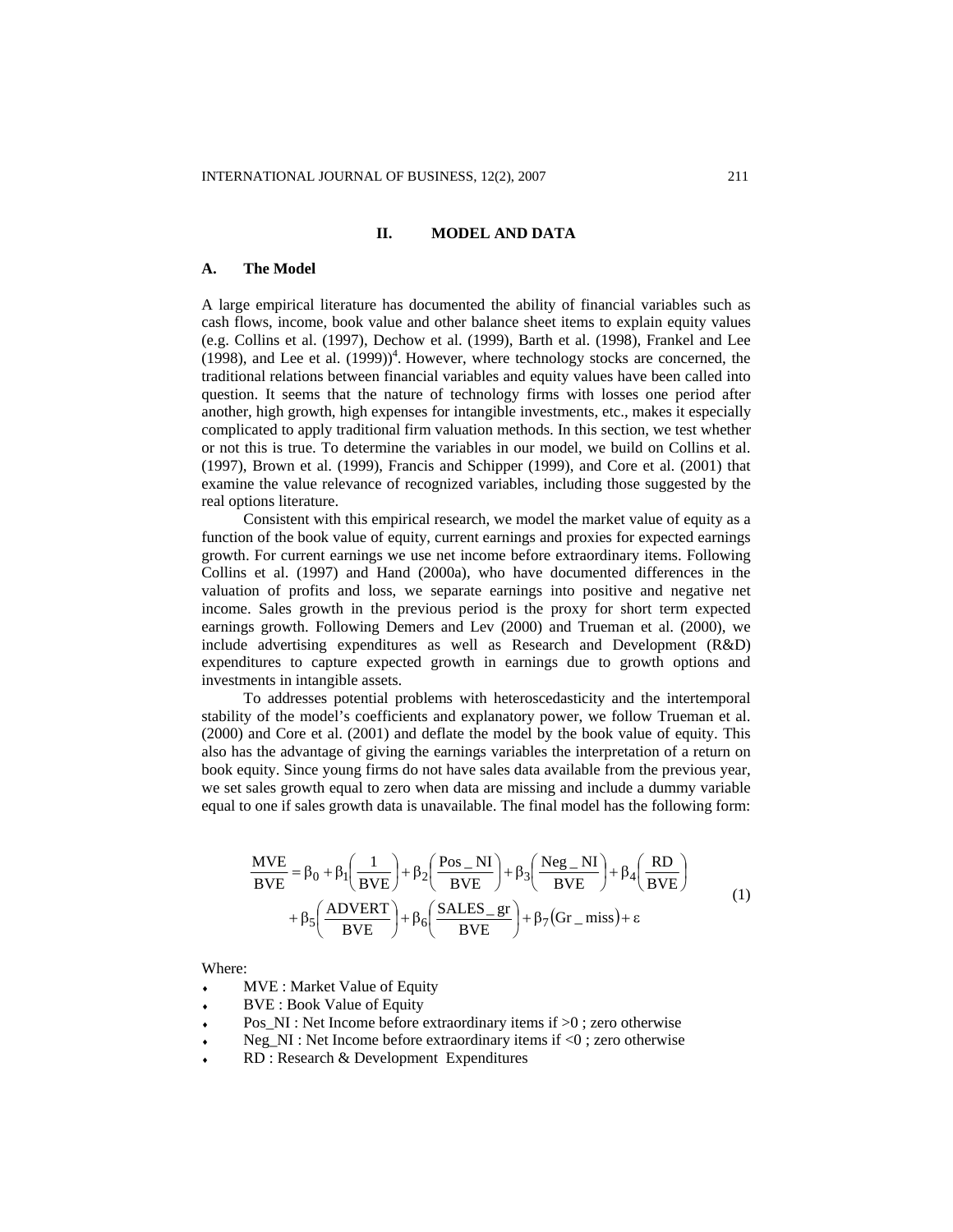- ♦ ADVERT: Advertising Expenditures
- ♦ SALES\_gr : One year change in sales, if available; zero otherwise
- ♦ Gr miss : Dummy variable equal to one if sales growth data is unavailable ; zero otherwise

Using a dependent variable scaled by book value of equity suggests that book value should enter the equation as an inverse. Given that the market to book equity ratio is highly correlated with Tobin's Q and the inverse relation between Tobin's Q and firm size (e.g. Core et al. 2001 and McConnell and Servaes 1990), we expect a positive coefficient for the inverse of  $BVE<sup>5</sup>$ . We also predict positive coefficients for net income and the growth variables.

## **B. The Data**

Our initial sample covers the period 1994 to 2003 and consists of all those firms appearing on the NASDAQ100 index (the 100 largest U.S. technology market capitalizations) as of *31 October 2003*. Of the 100 firms originally listed on the NASDAQ100, 8 firms were excluded because we did not have access to the financial information necessary for our analysis. We did, however, include firms that were not quoted over the entire period of analysis. This results in a final full sample size of 805 firm-year observations between 1994 and 2003. There are 448 observations in the subperiod 1994-1999 and 357 observations in the sub-period 2000-2003.

The financial information was compiled directly from *http:/[/www.morningstar.com](http://www.morningstar.com/).* Data were taken annually and variables measured at the end of fiscal year (31/12). Table 1 shows the annual number of firms and the descriptive statistics of the average financial data included in the analysis.

|              | <b>Obs</b> | <b>MVE</b> | <b>BVE</b> | Pos NI   | $Neg_NI$   | RD       | <b>ADVERT</b> | <b>SALES Gr</b> |
|--------------|------------|------------|------------|----------|------------|----------|---------------|-----------------|
| 1994         | 51         | 3242.627   | 665.392    | 126.112  | $-5.486$   | 74.231   | 267.760       | 275.162         |
| 1995         | 69         | 4216.638   | 756.968    | 153.075  | $-16.065$  | 83.249   | 269.634       | 330.024         |
| 1996         | 76         | 5489.965   | 886.284    | 192.7724 | $-23.406$  | 104.900  | 279.814       | 355.917         |
| 1997         | 77         | 7667.735   | 1050.140   | 259.54   | $-39.954$  | 146.279  | 389.333       | 399.203         |
| 1998         | 86         | 11191.840  | 1248.729   | 268.731  | $-27.693$  | 153.920  | 429.385       | 369.986         |
| 1999         | 89         | 22642.610  | 1845.128   | 357.537  | $-42.950$  | 186.086  | 515.409       | 586.193         |
| 2000         | 89         | 26257.410  | 3121.792   | 553.0157 | $-85.248$  | 263.511  | 649.307       | 888.624         |
| 2001         | 90         | 17303.460  | 3128.219   | 270.337  | $-933.650$ | 290.870  | 747.744       | 181.467         |
| 2002         | 89         | 13328.290  | 3700.974   | 328.714  | $-321.248$ | 297.382  | 742.985       | 47.150          |
| 2003         | 89         | 17235.460  | 4189.252   | 490.733  | $-66.687$  | 308.787  | 832.255       | 506.180         |
|              | 805        |            |            |          |            |          |               |                 |
| Period       | Mean       | 13734.240  | 2195.777   | 314.336  | $-172.161$ | 201.422  | 536.121       | 401.552         |
|              | St. Dev.   | 42734.410  | 5789.416   | 1023.019 | 2081.902   | 583.606  | 980.143       | 1212.763        |
| <b>Total</b> | Maximum    | 477758.400 | 61020      | 10535    | $\Omega$   | 4777     | 8625          | 7802.500        |
|              | Minimum    | 5.98       | 2.6        | 0        | -9824.800  | $\Omega$ | 0             | $-9824.800$     |

**Table 1**  Descriptive statistics for financial variables (in thousand \$)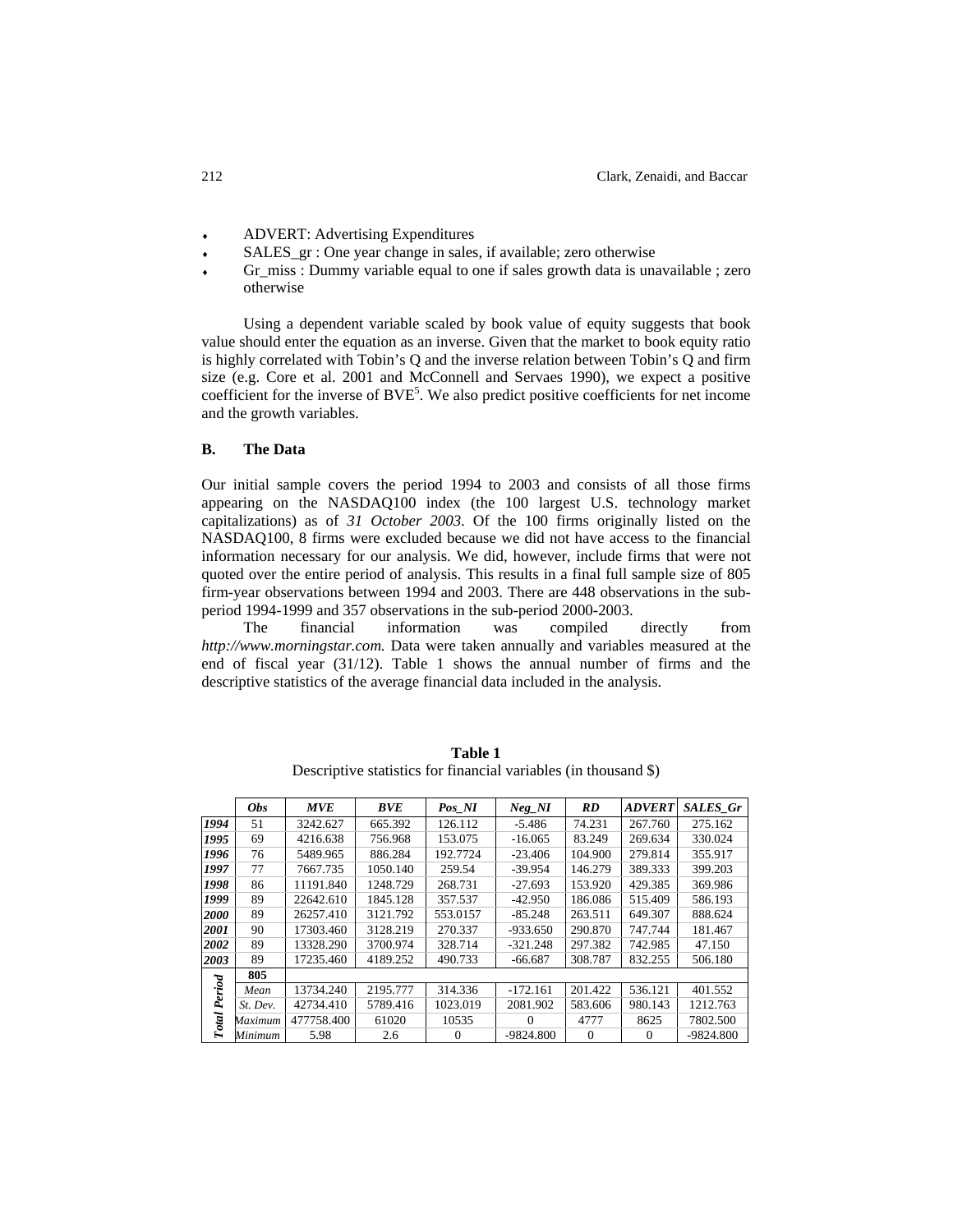# **III. EMPIRICAL RESULTS**

Tables 2, 3 and 4 summarize the results of the testing. Table 2 reports the estimated coefficients of the regression over the full sample period 1994-2003. We can see that although net income and sales are significant, the explanatory power of the model is very low (below 1.5%). The real option variables, RD/BVE and ADVERT/BVE, are not significant at any conventional level.

| Table 2                                                                  |  |
|--------------------------------------------------------------------------|--|
| Estimated coefficients for the total period 1994-2003 (805 observations) |  |

|                     | Intercept | <b>BVE</b> | $Pos$ _ NI<br><b>BVE</b> | $Neg_NI$<br><b>BVE</b> | RD<br><b>BVE</b> | <b>ADVERT</b><br><b>BVE</b> | $SALES\_gr$<br><b>BVE</b> | $Gr_{}$ miss |
|---------------------|-----------|------------|--------------------------|------------------------|------------------|-----------------------------|---------------------------|--------------|
| <b>Coefficients</b> | $4.157^*$ | $-7.500$   | $17.669$ <sup>*</sup>    | 2.843 <sup>*</sup>     | 2.055            | 1.205                       | $1.576^*$                 | $-1.623$     |
| t student           | 5.345     | $-0.245$   | 4.655                    | 2.726                  | 0.642            | 0.988                       | 2.174                     | $-0.393$     |
| p-value             | 0.000     | 0.806      | 0.000                    | 0.007                  | 0.521            | 0.323                       | 0.030                     | 0.695        |

*R-Squared value = 0.0037* 

\* : denotes significance at the 5% level.

To determine whether there has been a fundamental change towards recognized criteria, we divide the total analysis period into two sub periods with a breakpoint corresponding to the year's crash occurrence (2000). The idea is to fit the equation separately for each sub period and see whether there are significant differences in the estimated equation.

In tables 3 and 4, we report the regression results for the two sub periods: from 1994 to 1999 and from 2000 to 2003. For the sub-period 1994-1999 the results reported in table 3 are no better than those of the whole sample period. Only net income is significant and the overall explanatory power of the model is less than 1%.

## **Table 3**  Estimated coefficients of the regression for the sub period 1994-1999 (448 observations)

|                            | Intercept | <b>BVE</b> | Pos_NI<br><b>BVE</b> | $Neg_NI$<br><b>BVE</b> | <b>RD</b><br><b>BVE</b> | <b>ADVERT</b><br><b>BVE</b> | SALESgr<br><b>BVE</b> | Gr miss  |
|----------------------------|-----------|------------|----------------------|------------------------|-------------------------|-----------------------------|-----------------------|----------|
| <b>Coefficients</b>        | $4.321*$  | $-55.634$  | $21.910^*$           | 3.106                  | 5.305                   | 2.702                       | $-0.716$              | $-1.240$ |
| t student                  | 3.459     | $-1.467$   | 4.190                | 1.638                  | 1.301                   | 1.459                       | $-0.779$              | $-0.307$ |
| p-value                    | 0.001     | 0.143      | 0.000                | 0.102                  | 0.194                   | 0.145                       | 0.436                 | 0.759    |
| $R-Squared value = 0.0048$ |           |            |                      |                        |                         |                             |                       |          |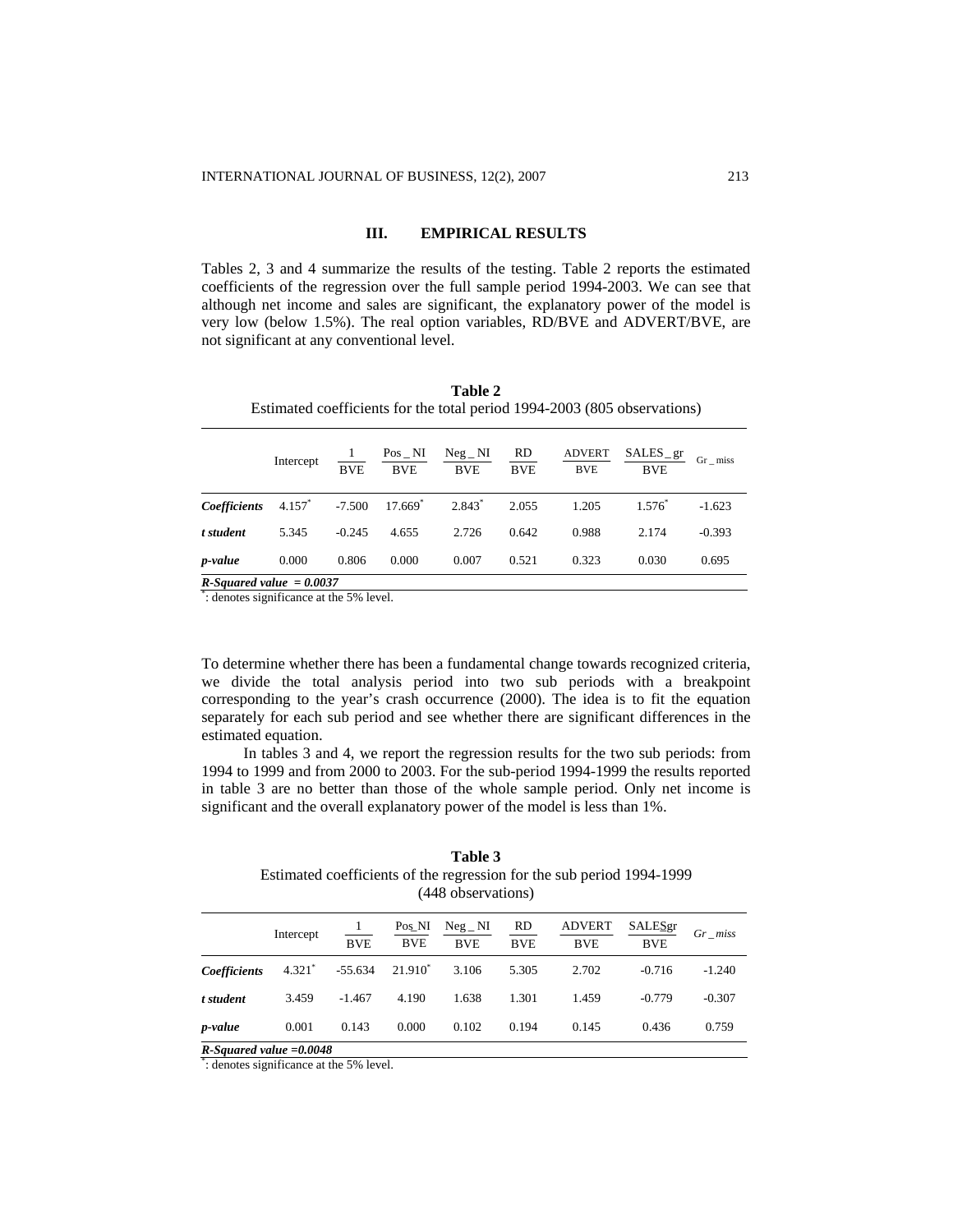|              | Intercept | 1<br><b>BVE</b> | Pos_NI<br><b>BVE</b> | $Neg_NI$<br><b>BVE</b> | <b>RD</b><br><b>BVE</b> | <b>ADVERT</b><br><b>BVE</b> | SALES_gr<br><b>BVE</b> | $Gr\_miss$ |
|--------------|-----------|-----------------|----------------------|------------------------|-------------------------|-----------------------------|------------------------|------------|
| Coefficients | 0.949     | 32.718          | $20.008^*$           | 0.480                  | $-10.276$               | $-1.938$                    | $3.106*$               |            |
| t student    | 0.780     | 5.484           | 3.954                | 0.418                  | $-1.361$                | $-0.951$                    | 2.864                  |            |
| p-value      | 0.436     | 0.000           | 0.000                | 0.677                  | 0.175                   | 0.343                       | 0.005                  |            |

# **Table 4**  Estimated coefficients of the regression for the sub period 2000-2003 (357 observations)

\* : denotes significance at the 5% level.

The results for sub-period 2000-2003 are much better and suggest that traditional explanatory variables are playing a role in the valuation process. The three traditional variables, 1/BVE, Pos\_NI/BVE and SALES\_gr/BVE, have the expected sign and are highly significant, and the explanatory power of the model rises to 10%. Interestingly, the proxies for future growth options - research and development and advertising expenditures – have the wrong sign and are still not significant at conventional levels.

A comparison of the coefficients from the two sub-periods shows that most of them differ in magnitude and/or sign. The coefficients of 1/BVE, RD/BVE, and SALES\_gr/BVE differ in both magnitude and sign. The coefficients for NEG\_NI/BVE differ in magnitude and the coefficients for ADVERT/BVE differ in sign. Only the coefficients for Pos\_NI/BVE are similar in both magnitude and sign. A Chow test gives a value of 7.79 and a p-value of 0.0000, which is strong evidence for a structural break in 2000. Thus, we conclude that the crash of 2000 represents a fundamental change in the evaluation of technology firms towards criteria based on traditional financial analysis.

## **IV. CONCLUSION**

In this paper we build on the growing literature that shows that the technology stock prices of the late 1990s cannot be explained within the context of conventional models of financial analysis, including those that reflect growth options. The absence of a relationship is evidence for the argument of collective investor irrationality. However, we also show that the technology crash of 2000 represents a transition towards the use of recognized evaluation paradigms for determining technology firm values. Over the period 1994-1999, we find that recognized proxies for future cash flows are generally insignificant with almost no explanatory power for technology stock prices. However, over the period 2000-2003, the three traditional explanatory variables, book value of equity, sales growth and net income, are significant and the explanatory power of the model rises to 10%, which suggests the crash reflects a move towards traditional evaluation criteria.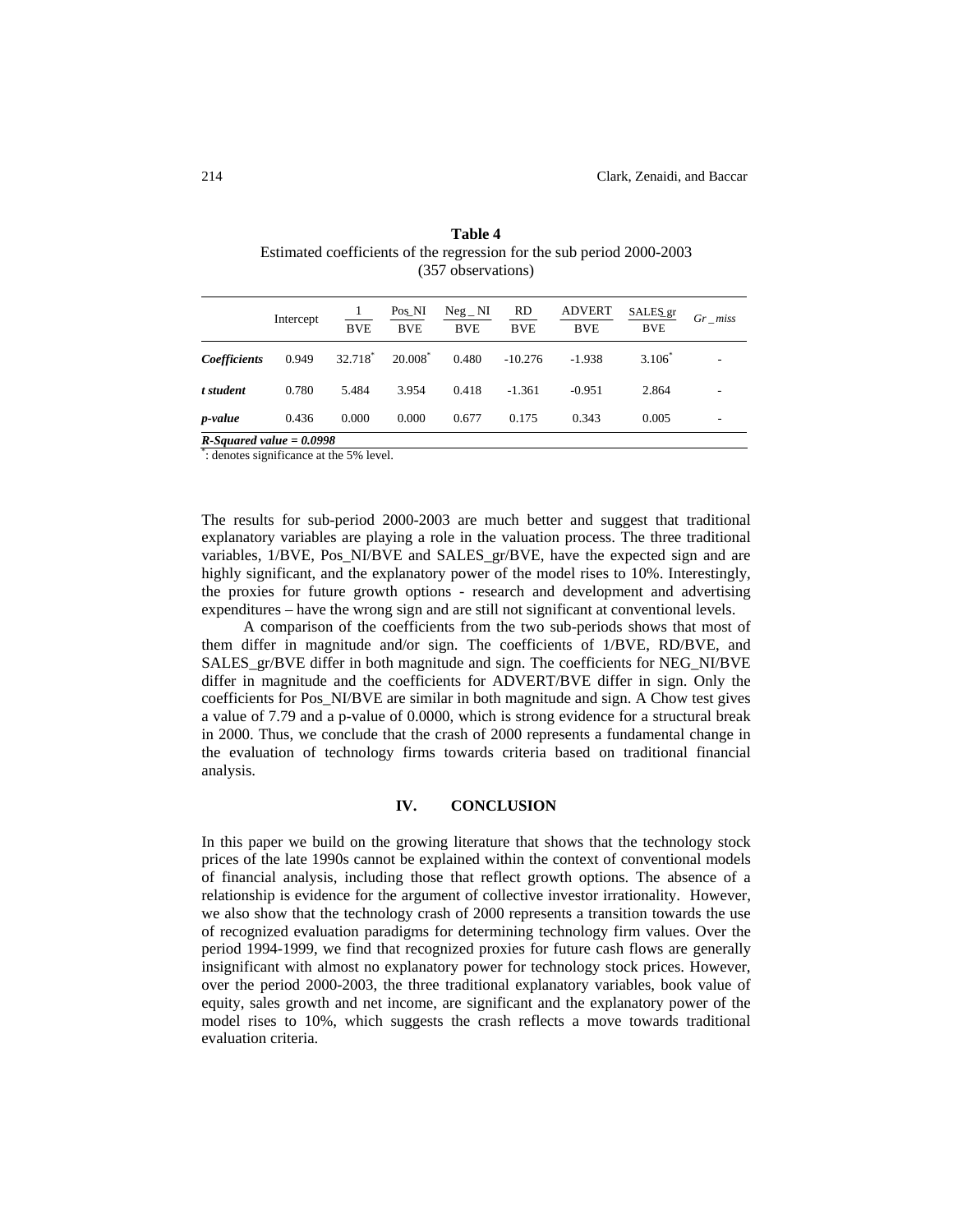A Chow test confirms that there was indeed a structural break in 2000. We find, however, no support for the real options approach to technology stock valuation. The proxies for future growth options of the real options literature - research and development and advertising expenditures - are never significant at conventional levels.

### **ENDNOTES**

- 1. In contrast to other studies of new economy's equity valuation such as Hand (2000a, b), Trueman and al. (2000a, b), Martinez and Clemente (2002), our analysis does not focus exclusively on Internet related firms, and considers a larger broad sample of firms representing highly innovative industries.
- 2. The *Wall Street Journal* 12/27/99 says that the pricing of Net stocks is "a chaotic mishmash defying any rules of valuation". See also, Bagnoli et al. (2001), Damodoran (2000), Cooper et al. (1999) and Wysocki (1999 a, b).
- 3. See for example, Stern and al. (2000); Barneto (2001) and Chérif (2001). For applications of this methodology see Willner (1995), Schwartz and Zozaya-Gorostiza (2000), Schwartz and Moon (2000; 2001), Schwartz (2002), and Maya (2004).
- 4. Variables such as these are also suggested in the theoretical models. See for example, Ohlson (1995) and Feltham and Ohlson (1995).
- 5. If we consider the unscaled version of our model as an empirical application of the Ohlson (1995) model with an intercept, the coefficient  $\beta_0$  can be interpreted as the coefficient on book value in an undeflated equation and the inverse of book value, (1/BVE), is a control variable for firm size.

#### **REFERENCES**

- Bagnoli, M., S. Kallapur, and S. Watts, 2001, "Top Line and Bottom Line Forecasts: A Comparison of Internet Firms During and After the Bubble", *Working Paper*, Krannert Graduate School of Management, Purdue University.
- Barneto, P., 2001, "L'évaluation des projets TMT par les Options Réelles : Emergence d'une nouvelle approche ?", La Revue du Financier, n°128-130.
- Barth, M.E., W.H. Beaver, and W.R. Landsman, 1998, "Relative Valuation Roles of Equity Book Value and Net Income as A Function of Financial Health", *Journal of Accounting and Economics*, 25, 1-34.
- Brown, S., K. Lo, and T. Lys, 1999, "Use of  $\mathbb{R}^2$  in Accounting Research: Measuring Changes in Value Relevance Over the Last Four Decades", *Working Paper*, Kellog Graduate School of Management, Northwestern University.
- Cherif, M., 2001, "Les modèles de valorisation des Start-up innovantes : Un Etat des Lieux", *La Revue du Financier*, 128, 122-137.
- Collins, D.W., E.L. Maydew, and I.S. Weiss, 1997, "Changes in the Relevance of Earnings and Book Values Over the Past Forty Years", *Journal of accounting and Economics*, 24, pp 39-67.
- Collins, D.W., M. Pincus, and H. Xie, 1999, "Equity Valuation and Negative Earnings: The Role of Book Value of Equity", *The Accounting Review*, 74, 29-61.
- Cooper, M., O. Dimitrov, and P.R. Rau, 1999, "A Rose by Any Other Name", *Working paper*, Purdue University.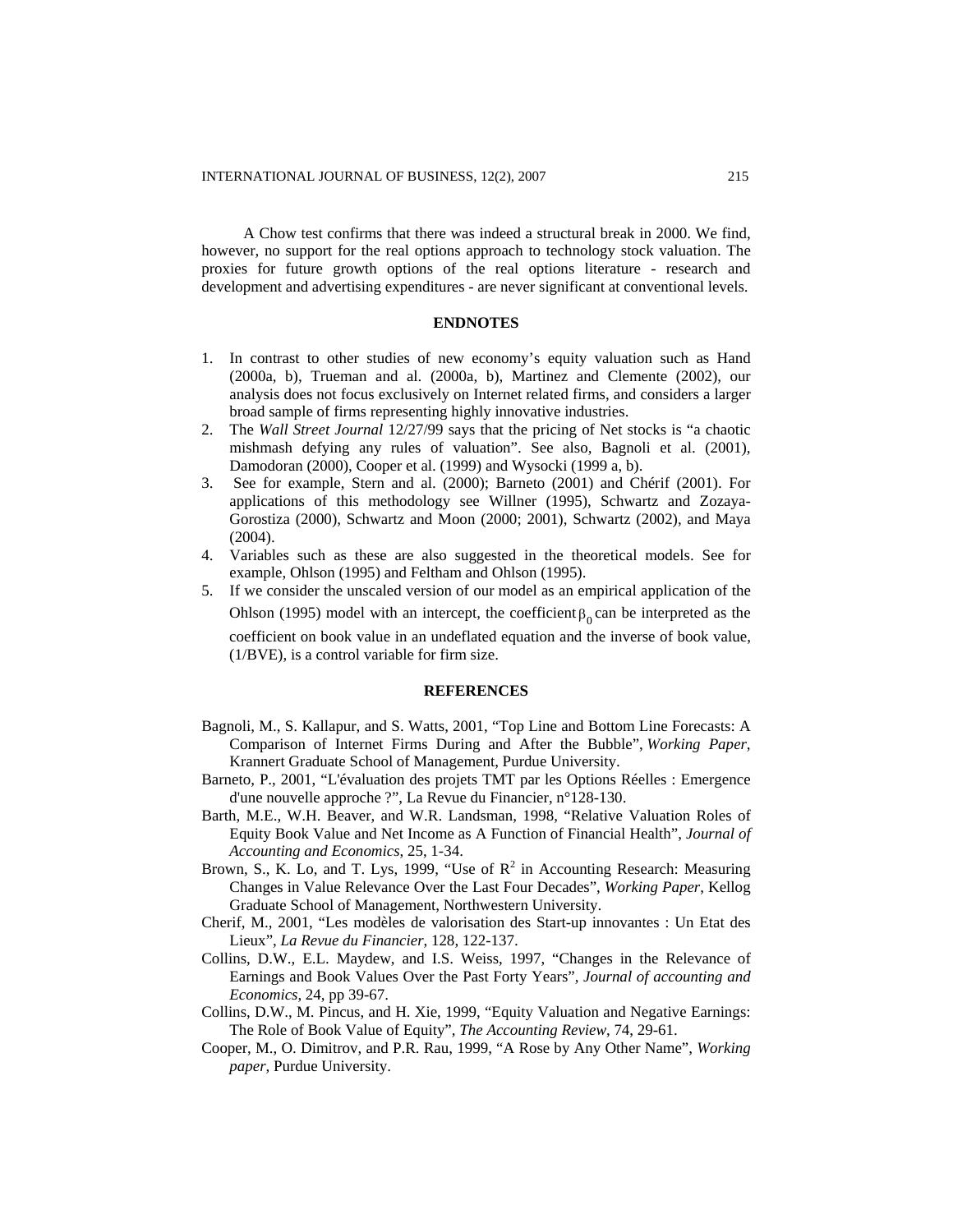- Core, J.E., W.R. Guay, and A. Van Buskirk, 2001, "Market Valuation in the New Economy: An Investigation of What has Changed", *Working Paper*, The Wharton School, University of Pennsylvania, Philadelphia.
- Damodaran, A., 2000, "The Dark Side of Valuation: Firms with no Earnings, no History and no Comparables. Can Amazon be Valued?", *Working Paper*, Miméo, Stern School of Business, New-York.
- Dechow, P.M., A.P. Hutton, and R.G. Sloan, 1999, "An Empirical Assessment of the Residual Income Valuation Model", *Journal of Accounting and Economics,* 26, 1- 34.
- Demers, E. and B. Lev, 2000, "A Rude Awakening: Internet Shakeout in 2000", *Working Paper*, University of North California, Chapel Hill.
- Feltham, G.A. and J.A. Ohlson, 1995, "Valuation and Clean Surplus Accounting for Operating and Financial Activities", *Contemporary Accounting Research*, pp 689- 731.
- Francis, J. and K. Schipper, 1999, "Have Financial Statements Lost Their Relevance?", *Journal of Accounting Research*, 37, 317-352.
- Frankel, R. and C.M.C. Lee, 1998, "Accounting Valuation, Market Expectation and Cross-Sectional Stock Returns", *Journal of Accounting and Economics*, 25, pp 283-320.
- Hand, J., 2000a, "Profits, Losses and the Non Linear Pricing of Internet Stocks", *Working Paper*, Kenan-Flagler Business School, UNC Chapel Hill.
- Hand, J., 2000b, "The Role of Economic Fundamentals, Web Traffic and Supply and Demand in the Pricing of U.S. Internet Stocks", *Working Paper*, Kenan-Flagler Business School, UNC Chapel Hill.
- Lee, M.C., J. Myers, and B. Swaminathan, 1999, "What Is the Intrinsic Value of the Dow?", *Journal of Finance*, 54, 1693-1742.
- Lint, E. and E. Pennings, 1998, "R&D as An Option on Market Introduction", *R&D Management*.
- Martinez, F.G. and I.M. Clemente, 2002, "The Added Value of Non-Financial Information in Internet Firms Pricing", *Working Paper*, Polytechnical University of Valencia.
- Maya, C., 2004, "In Search of the True Value of A Start Up Firm: Creative Destruction and Real Options Approach", *Working Paper*, Brandeis University, Columbia.
- McConnell, J.J. and H. Servaes, 1990, "Additional Evidence on Equity Ownership and Corporate Value, *Journal of Financial Economics*, 27, 595-612.
- Ohlson, J.A., 1995, "Earnings, Book Values and Dividends in Equity Valuation", *Contemporary Accounting Research*, 11, 661-687.
- Rajgopal, S., S. Kotha, and V. Rindova, 2000, "Reputation Building and Performance: An Empirical Analysis of the Top-50 Pure Internet Firms", *Working Paper*, University of Washington Business School/Robert H. Smith School of Business, University of Maryland.
- Schultz, P. and M. Zaman, 2000, "Do the Individuals Closest to Internet Firms Believe They Are Overvalued", *Working Paper*, University of Notre Dame/ University of Northern Iowa.
- Schwartz, E. and M. Moon, 2000, "Rational Pricing of Internet Companies", *Financial Analysts Journal*, 62-75.